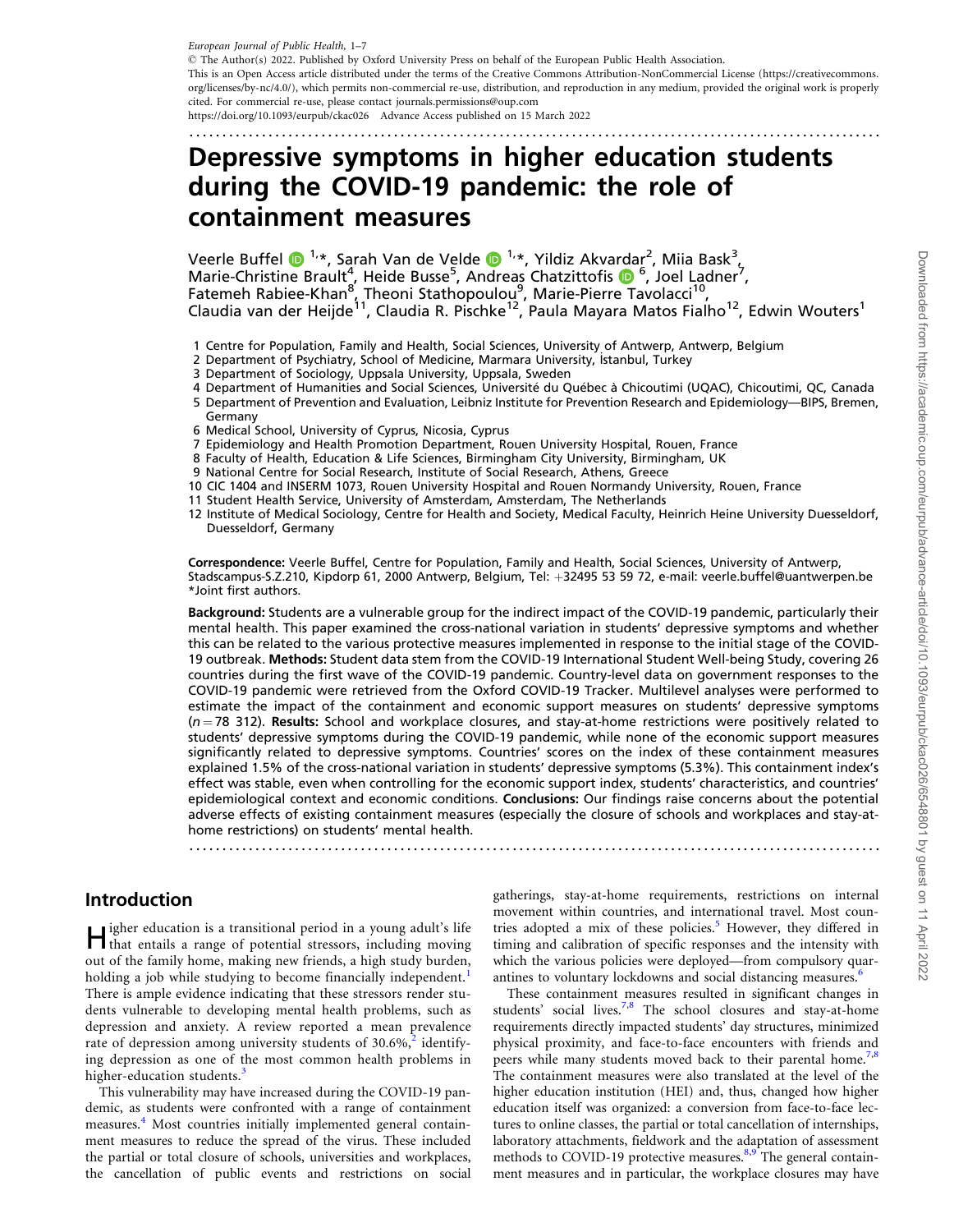<span id="page-1-0"></span>caused financial difficulties by shutting down certain economic sectors. As a result, student jobs, which enabled students to pay for education or accommodation, were cancelled. At the same time, they may have impacted the income of students' parents, decreasing their ability to provide financial support.

In order to mitigate the economic effects resulting from these containment measures, many countries implemented economic support measures, including income protection and debt or contract relief measures for households.<sup>[5](#page-6-0)</sup> While in some countries, these measures were reserved for formal sectors, in other countries, transfers were also made to informal sector workers, including student jobs. Therefore, they could have minimized students' financial worries as well. As a result, we may expect that both the governmental containment measures and these economic support measures may have impacted students' mental well-being.

Recent evidence indeed points to elevated levels of depressive symptoms in higher education students during the first wave of the COVID-19 pandemic, as well as to cross-national variation therein.<sup>[8,10](#page-6-0)</sup> However, there are, to date, no studies on how the variation in containment and economic support measures relates to cross-national variation in depressive symptoms among students. The current paper fills this gap in the literature by (i) describing the cross-national variation in depressive symptoms in students in the participating countries during the first wave of the COVID-19 pandemic and (ii) examining which containment and economic measures explain these cross-national differences in depressive symptoms.

#### Methods

#### Data

Data stem from the COVID-19 International Student Well-being Study (C19 ISWS), which collected information on student wellbeing during the first wave of the COVID-19 pandemic in 133 HEIs in 26 countries. The C19 ISWS applied a stratified convenience sampling design. In a first step, HEIs were selected within countries, covering Western, Central-Eastern, Eastern, Northern and Southern European countries and including some additional high- and uppermiddle-income countries (Canada, Israel, South Africa, Turkey and the USA). Data collection took place between 27 April and 7 July 2020, with two-thirds of HEIs collecting the data within the first month of the initial launch. Within each HEI, the survey was active for at least 2 weeks, but a selection of HEIs prolonged this period. Respondents were recruited through direct emailing and social media and were asked to fill out an online survey. Participants were eligible if they were enrolled in a higher education program, aged 17 years or above and provided informed consent. More details about the study procedures can be found in the study protocol. $<sup>11</sup>$  $<sup>11</sup>$  $<sup>11</sup>$ </sup>

For this study, a subsample of the data was used to cover each participating country during a period with relatively stable policy measures. The basic rule for this selection was restricting our data to the first weeks (at least 2 weeks) following the survey implementation until the week wherein the government measures were changed (see [Supplementary files S1 and S2](https://academic.oup.com/eurpub/article-lookup/doi/10.1093/eurpub/ckac026#supplementary-data) for details about the subsample selection).

#### Measures

#### Dependent measure

Depressive symptoms: An eight-item version of the Center for Epidemiologic Studies-Depression Scale (CES-D 8) was used to measure the frequency and severity of depressive symptoms.<sup>[12](#page-6-0)</sup> Scale scores were assessed using a non-weighted summed rating and ranged from 0 to 24, with higher scores indicating a higher frequency and severity of depressive symptoms. The reliability and the validity of the inventory were confirmed across a wide selection

of European countries.<sup>[13](#page-6-0)</sup> In the C19 ISWS sample, the countryspecific Cronbach's alphas ranged between  $0.85$  and  $0.90$ .<sup>1</sup>

#### Independent measures

Data on policy interventions were obtained from the Oxford COVID-19 Government Response Tracker (OxCGRT).<sup>14</sup> The OxCGRT is very adequate for cross-country analyses and includes containment meas-ures as well as economic support measures.<sup>[15](#page-6-0)</sup> It closely resembles the data of the CoronaNet project.<sup>16</sup> The containment measures included (a) closures of schools and universities; (b) closures of workplaces; (c) cancellation of public events, (d) restrictions on social gatherings; (e) public transport closures, (f) stay-at-home regulations, (g) restrictions on internal movements (within a country); and (h) restriction on international traveling. The economic support measures included (i) income protection measures and (j) debt or contract relief measures for households (see [Supplementary file S3](https://academic.oup.com/eurpub/article-lookup/doi/10.1093/eurpub/ckac026#supplementary-data) for details concerning the operationalization).

In addition, two indexes were constructed (using an additive approach) with the most relevant policy measures regarding our research objectives and target population: the containment index consists of school (a) and workplace closures (b) and stayat-home regulations (f) and the economic support index of income protection (i) and debt or contract relief (j). For all countries, the measurement scores of the Oxford data were at the national level, except for the USA and Canada. There we have opted for the regional measures corresponding to the participating HEI region: New Jersey and Quebec (also available in the Oxford data).

#### Control variables

At the individual level, we controlled for gender, age, relationship status, migrant background, the highest level of education attained by either parent, if students had sufficient financial resources to cover their monthly costs and whether they could easily borrow an equivalent of 500 euros within 2 days (adjusted to the local currency). The latter is recoded into four categories: (i) zero persons, (ii) one to two persons, (iii) three to four persons and (iv) five or more persons (reference category). Student program distinguished between first-year bachelor, not first-year bachelor, master, doctoral program or another program. Study field was operationalized according to the ISCED study field categorization.<sup>[17](#page-6-0)</sup>

To control for countries' macroeconomic conditions, GPD per capita (in 2019<sup>[18](#page-6-0)</sup>) and youth unemployment rate (the number of unemployed 15–24 year-olds as a percentage of the youth labor force in  $2019<sup>19</sup>$ ) were included. To take countries' epidemiological context into account, we controlled for the country's level of excess mortality during the selected survey period (p-score; own calculations based on data from Eurostat<sup>[20](#page-6-0)</sup> or national or regional statistics bureaus) and the timing of the survey in relation to the peak (defined by the highest level of excess mortality) of the first COVID-19 wave (before, during, after the peak).

#### Statistical analyses

First, countries' average levels of depressive symptoms and of the containment and economic support measures are described. Significant country differences were identified through a one-way analysis of variance and post hoc Bonferroni test. Two-tailed Pearson's correlations  $(r)$  assessed the strength of the associations between the various government measures.

Thereafter, a hierarchical three-level model was constructed with individual-level variables and control variables at the country-level, as the students were clustered in HEIs ( $n = 125$ ), which were again clustered in countries  $(n = 26)$  ([figure 1\)](#page-2-0). First, the government measurements were tested one by one, controlling for countries' epidemiological and economic conditions. The measurements were tested in separate models as most of them were correlated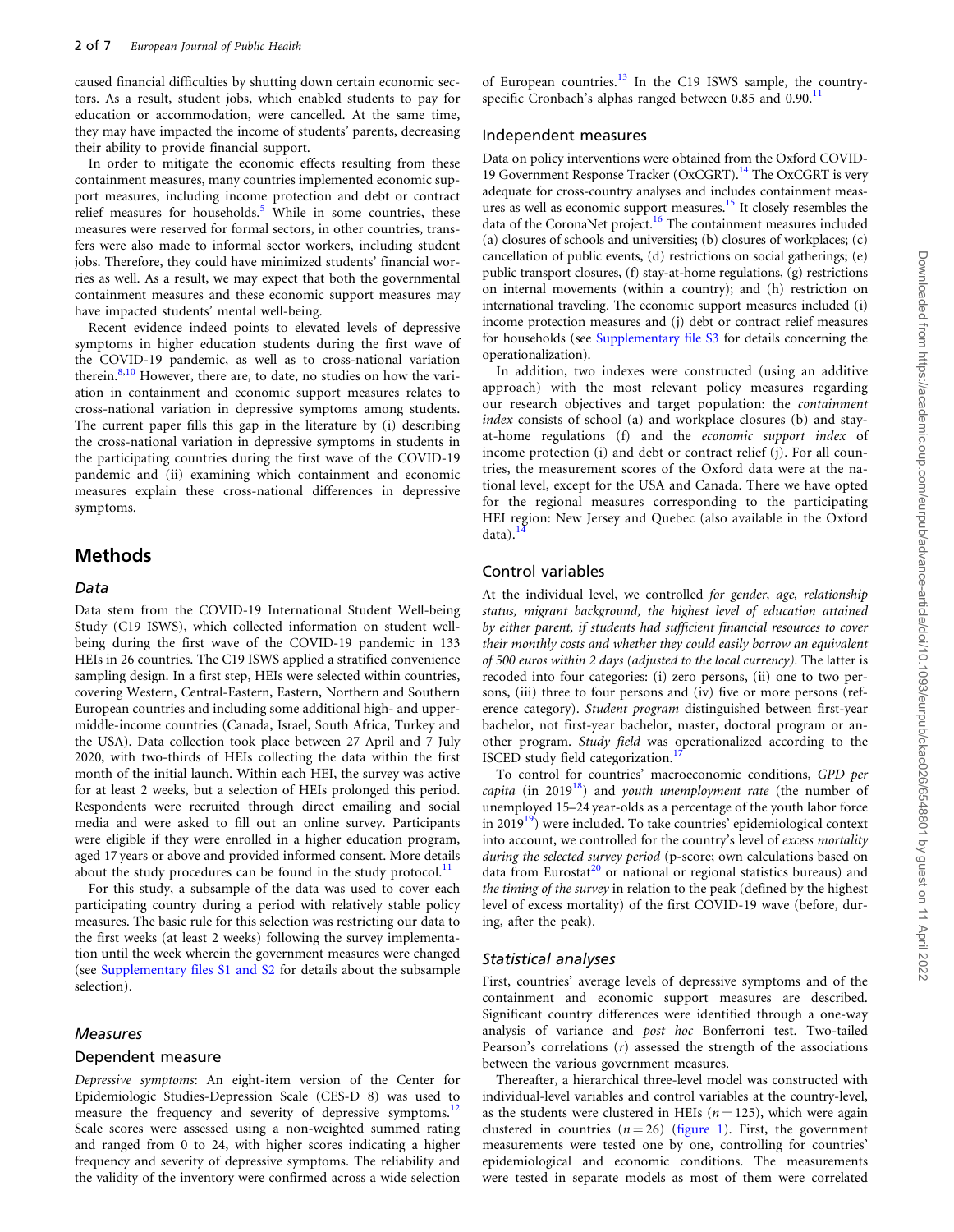#### <span id="page-2-0"></span>3. Country level (k)  $(N=26)$

Independent variables:

- Containment measures: school and workplace closures, cancelling public events, restrictions gathering, public transport closure, Stay-at-home restrictions, internal movement restrictions, international travelling measures, containment index
- Economic support measures: income support, debt relief, economic support index Control variables
- Macroeconomic context: GDP per capita, youth unemployment
- Epidemiological context: excess mortality rate
- Timing of survey: before, during, after the peak of the first COVID wave



| <b>Multilevel regression formula:</b>                                                                                                                                               |                                          |  |  |  |  |
|-------------------------------------------------------------------------------------------------------------------------------------------------------------------------------------|------------------------------------------|--|--|--|--|
| CES-D $8_{\text{iik}}$ ~ N(XB, $\Omega$ )                                                                                                                                           |                                          |  |  |  |  |
| CES-D $8_{ijk} = \beta_{0ijk}$ cons + $\beta_1 X1_{ijk}$ $\beta_{23} X23_{ijk}$ + $\beta_{24}$ containment_measure <sub>k</sub> + $\beta_{25}$ excess_mortality_rate <sub>k</sub> + |                                          |  |  |  |  |
| $\beta_{26}$ before_peak <sub>k</sub> + $\beta_{27}$ during_peak <sub>k</sub> + $\beta_{28}$ Youth_unemployment <sub>k</sub> + $\beta_{29}$ GDP_per_capita/1000 <sub>k</sub>        |                                          |  |  |  |  |
| $\beta_{0ijk} = \beta_0 + v_{0k} + u_{0ik} + e_{0ijk}$                                                                                                                              | error term                               |  |  |  |  |
| Variances                                                                                                                                                                           |                                          |  |  |  |  |
| $[v_{0k}] \sim N(0, \Omega_v) : \Omega_v = [\sigma^2_{v0}]$                                                                                                                         | k = country level                        |  |  |  |  |
| $[u_{0ik}] \sim N(0, \Omega_u) : \Omega_u = [\sigma^2_{u0}]$                                                                                                                        | j = higher education institutional level |  |  |  |  |
| $[e_{0ijk}] \sim N(0, \Omega_e) : \Omega_e = [\sigma^2_{e0}]$                                                                                                                       | I = individual level                     |  |  |  |  |
|                                                                                                                                                                                     |                                          |  |  |  |  |



with each other—reflecting countries' general policy action toward the COVID-19 pandemic and the pandemic's strength—and because the number of higher-level units (countries) was limited. In the second part, we re-estimated the models, including simultaneously the containment and economic support index. In both parts, a stepwise procedure was followed: Model 1 included the individual-level variables to assess the variation in depressive symptoms at the country level, taking the composition of the student population in terms of sociodemographic, economic, and academic characteristics into account ([Supplementary file S6, table E\)](https://academic.oup.com/eurpub/article-lookup/doi/10.1093/eurpub/ckac026#supplementary-data). Model 2 estimated the effect of the governmental measures controlling for these individual-level variables, and thereafter (Model 3), we controlled for the countries' epidemiological and economic conditions ([tables 1](#page-4-0) and [2](#page-5-0)).

We conducted sensitivity analyses to examine the extent to which the results would hold, if we used other proxies for addressing countries' economic and epidemiological conditions, and if we used a subsample excluding the survey weeks where countries' containment or economic measures were changing. The impact of influential countries on the results was also estimated by deleting every country once from the analysis.<sup>[21](#page-6-0)</sup> In addition, a logistic analysis was performed with the depression scale dichotomized (cut-off  $= 9/$  $24$ ).<sup>[22](#page-6-0),[23](#page-6-0)</sup> The results of these analyses (see [Supplementary files S7–](https://academic.oup.com/eurpub/article-lookup/doi/10.1093/eurpub/ckac026#supplementary-data) [S11\)](https://academic.oup.com/eurpub/article-lookup/doi/10.1093/eurpub/ckac026#supplementary-data) confirm the robustness of our findings.

Data preparation and descriptive statistics were done in  $SPSS^{\circledR}$ version 26, and the multilevel analyses were performed in MLwiN Version 3.05.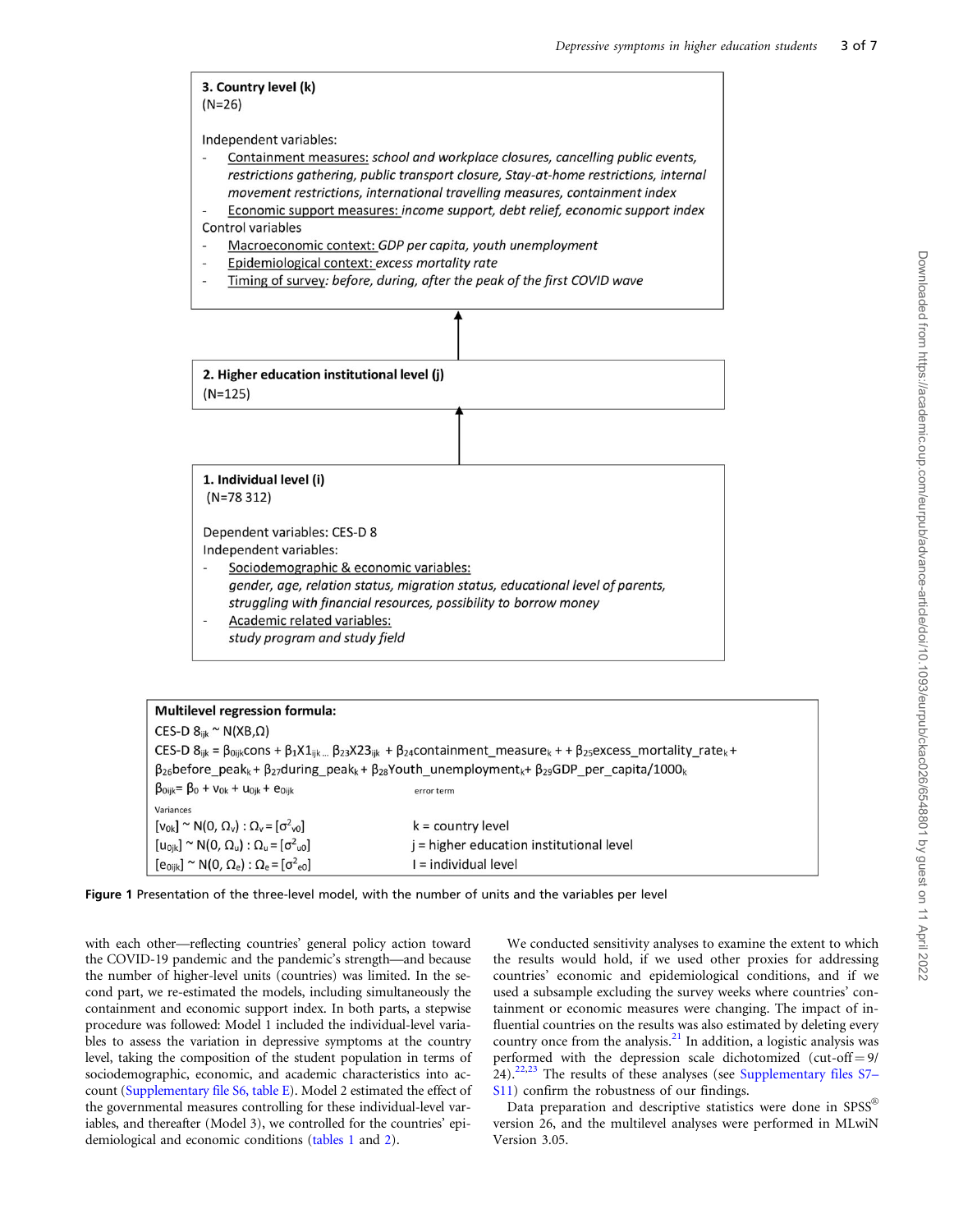

Figure 2 Depressive symptoms and scores on the containment and economic support index per country

### Results

As figure 2 shows, the mean levels of depressive symptoms ranged from 7.5 in Iceland to 12.9 in Turkey and differed significantly between the majority of countries. The lowest levels of depressive symptoms were reported in the Nordic countries, Switzerland and France, while the highest mean levels in Turkey, South Africa, Spain, the UK and the USA.

Concerning the COVID-19 protective measures (see [Supplementary file S4, table B, and Supplementary file S5, table C](https://academic.oup.com/eurpub/article-lookup/doi/10.1093/eurpub/ckac026#supplementary-data), for the corresponding figures), Russia (scored 9/9 on the containment index), Quebec, Spain, and New Jersey (scored 8/9), Belgium, Romania, Portugal, and Turkey (scored 7/9) had very strict containment measures during their survey period in contrast to Iceland (scored 1/9), and Norway (scored 1/9). The correlations between the three containment measures were moderate to high (ranging from 0.570 to 0.627,  $P < 0.010$ ). In addition, all countries had some economic support measures implemented, with 14 countries having the maximum score on the index: which is the combination of replacing more than 50% of lost salary and a broad debt and contract relief. Greece, Italy, Finland and Norway had the most limited economic support measures (scored 2/4). However, the correlation between the two economic measures was relatively weak ( $r = 0.204$ ,  $P < 0.001$ ).

The containment index was strongly related to the severity of the COVID-19 pandemic, measured by the excess mortality rate  $(r = 0.564, P < 0.01)$ , and to countries' average level on the depression scale  $(r = 0.6, P < 0.001)$ , while the economic support index was not significantly related to the depression scale and the epidemiological indicators. The correlation between the two indexes was not significant.

Turning to our multilevel results, the cross-country variance in depressive symptoms was significant but limited in scope, as only 5.3% of the variance of depressive symptoms between countries was explained by differences between countries derived from the variance decomposition of the null model of the multilevel analysis [\(Supplementary file S6, table E\)](https://academic.oup.com/eurpub/article-lookup/doi/10.1093/eurpub/ckac026#supplementary-data). This variance was reduced to 4.5% after taking the composition of the student population into account (M1).

School closures, workplace closures and stay-at-home restrictions were significantly related to students' depressive symptoms ([table 1](#page-4-0), M2), also after adding the epidemiological and macroeconomic factors to the models (M3). In countries with stricter and broader implementations of these measures, higher levels of depressive symptoms were found. The implementation of these containment measures was responsible for more than 1% of the variance of depressive symptoms at the country level (M2). The other containment measures and the two economic support measures were not significantly related to students' depressive symptoms.

CES-D  $8_{ijk} \sim N(XB,\Omega)$ 

CES-D  $\delta_{ijk} = \beta_{0ijk} \text{cons} + \beta_1 X1_{ijk} \dots \beta_{23} X23_{ijk} + \beta_{24} \text{containment}\_$ measure $k + \beta_{25}$ excess\_mortality\_rate $k + \beta_{26}$ before\_peak $k + \beta_{27}$ during\_peak<sub>k</sub> +  $\beta_{28}$ Youth\_unemployment<sub>k</sub> +  $\beta_{29}$ GDP\_per\_capita/  $1000<sub>k</sub>$ 

 $\beta_{0ijk} = \beta_0 + v_{0k} + u_{0jk} + e_{0ijk}$  error term

Variances

 $[v_{0k}] \sim N(0, \Omega_v): \Omega_v = [\sigma^2]$  $k =$  country level  $[u_{0jk}] \sim N(0, \Omega_u)$ :  $\Omega_u = [\sigma^2]$  $j =$  higher education institutional level  $[e_{0ijk}] \sim N(0, \Omega_e)$ :  $\Omega_e = [\sigma^2]$  $i =$  individual level.

In [table 2,](#page-5-0) an index of the three selected containment measures and the two economic support measures were simultaneously estimated. Results show that higher containment measure scores related to more depressive symptoms, while the economic support index had no significant effect on depressive symptoms. This effect remained significant when taking the epidemiological and macroeconomic factors into account and reduced the variance in depressive symptoms at the country level by  $\sim$ 1.5%.

### **Discussion**

This multi-country study is the first in the literature to examine whether the cross-national variation in the level of depressive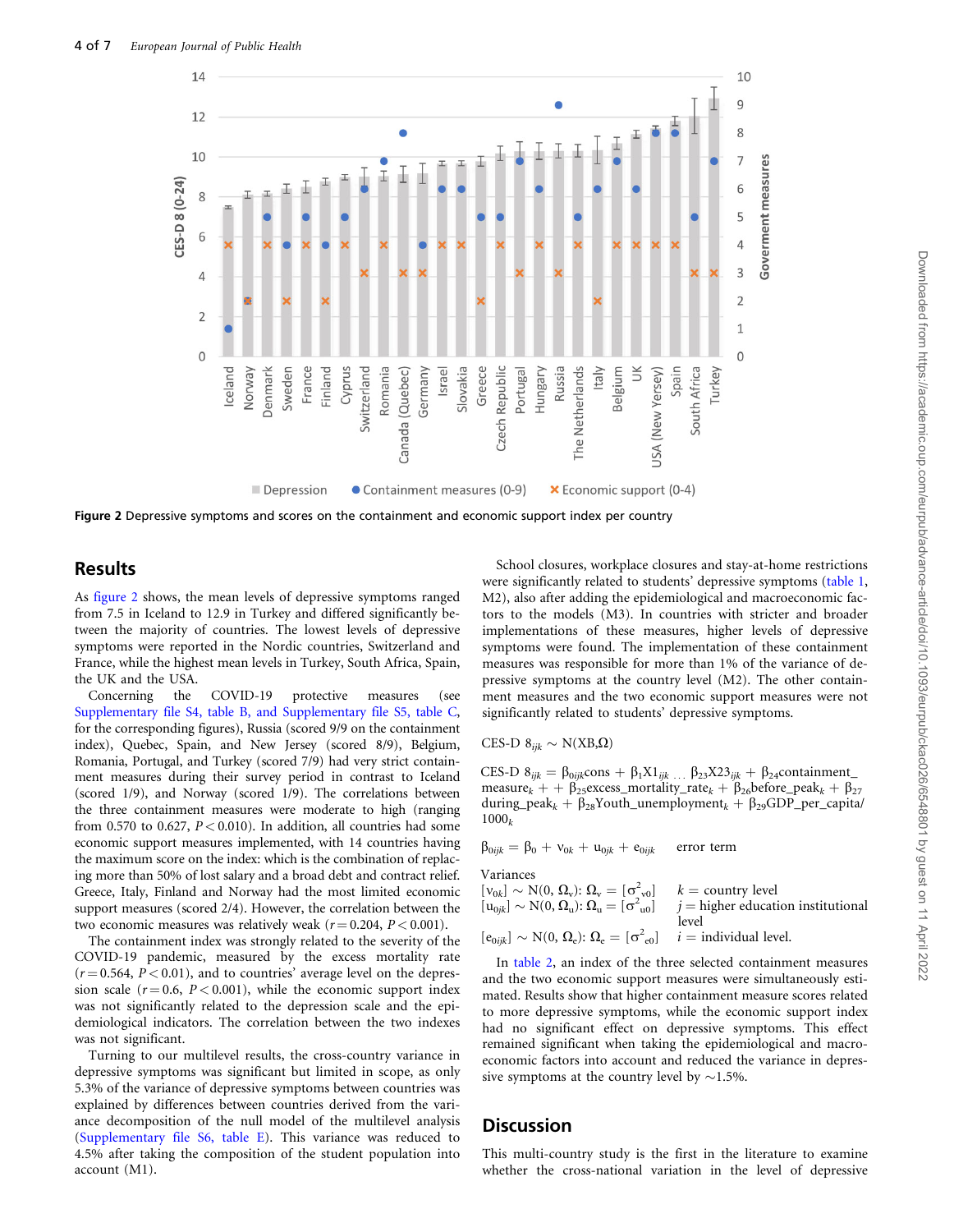<span id="page-4-0"></span>Table 1. Multilevel results (part 1): containment and economic support measures separately regressed on depressive symptoms

|                                     | Model 2 <sup>a</sup> |           |                   |            |         |                                 |           |
|-------------------------------------|----------------------|-----------|-------------------|------------|---------|---------------------------------|-----------|
|                                     | β                    | <b>SE</b> | 95% CI            | P          | $R^2$ b | $\sigma^2_{\nu 0}$ <sup>c</sup> | <b>SE</b> |
| Containment measures                |                      |           |                   |            |         |                                 |           |
| a School closure                    | 0.955                | 0.275     | 0.416 to 1.495    | $0.001***$ | 3.036   | 0.727                           | 0.250     |
| b Workplace closure                 | 0.798                | 0.297     | 0.216 to 1.380    | $0.007***$ | 3.552   | 0.855                           | 0.283     |
| c Canceling public events           | 0.616                | 0.513     | $-0.389$ to 1.620 | 0.230      | 4.259   | 1.033                           | 0.336     |
| d Restrictions gathering            | $-0.114$             | 0.179     | $-0.465$ to 0.237 | 0.524      | 4.413   | 1.072                           | 0.346     |
| e Public transport closure          | 0.550                | 0.395     | $-0.224$ to 1.323 | 0.164      | 4.180   | 1.013                           | 0.326     |
| f Stay-at-home restrictions         | 0.711                | 0.275     | 0.172 to 1.249    | $0.010***$ | 3.536   | 0.851                           | 0.284     |
| g Internal movement restrictions    | 0.381                | 0.303     | $-0.212$ to 0.975 | 0.208      | 4.236   | 1.027                           | 0.334     |
| h International travelling measures | 0.072                | 0.270     | $-0.458$ to 0.602 | 0.790      | 4.499   | 1.094                           | 0.352     |
| Economic support measures           |                      |           |                   |            |         |                                 |           |
| i Income support                    | $-0.385$             | 0.555     | $-1.473$ to 0.703 | 0.488      | 4.445   | 1.080                           | 0.346     |
| Debt and contract relief            | 0.522                | 0.302     | $-0.070$ to 1.114 | 0.084      | 4.010   | 0.970                           | 0.317     |
|                                     | Model 3 <sup>d</sup> |           |                   |            |         |                                 |           |
| Containment measures                |                      |           |                   |            |         |                                 |           |
| a School closure                    | 0.871                | 0.288     | 0.306 to 1.437    | $0.003***$ | 2.438   | 0.580                           | 0.206     |
| b Workplace closure                 | 1.040                | 0.306     | 0.441 to 1.639    | $0.001***$ | 2.195   | 0.521                           | 0.190     |
| c Canceling public events           | 0.208                | 0.501     | $-0.773$ to 1.189 | 0.677      | 3.331   | 0.799                           | 0.270     |
| d Restrictions gathering            | 0.020                | 0.196     | $-0.365$ to 0.405 | 0.920      | 3.359   | 0.806                           | 0.270     |
| e Public transport closure          | 0.187                | 0.433     | $-0.661$ to 1.035 | 0.666      | 3.339   | 0.802                           | 0.269     |
| f Stay-at-home restrictions         | 0.880                | 0.384     | 0.127 to 1.634    | $0.022*$   | 2.703   | 0.645                           | 0.225     |
| g Internal movement restrictions    | 0.222                | 0.341     | $-0.446$ to 0.890 | 0.515      | 3.283   | 0.788                           | 0.266     |
| h International travelling measures | $-0.176$             | 0.276     | $-0.717$ to 0.366 | 0.525      | 3.331   | 0.799                           | 0.270     |
| Economic support measures           |                      |           |                   |            |         |                                 |           |
| i Income support                    | 0.660                | 0.669     | $-0.650$ to 1.970 | 0.324      | 3.190   | 0.765                           | 0.260     |
| j Debt and contract relief          | 0.487                | 0.311     | $-0.121$ to 1.096 | 0.117      | 3.012   | 0.721                           | 0.247     |

Notes:

 $*: P < 0.050.$ 

\*\*:  $P < 0.010$ .

\*\*\*:  $P < 0.001$ ; n country = 26; n HEI = 125; n students = 78 312.

a: M2<sub>a-i</sub>: inclusion of the individual control variables (gender. age. migration and relation status. financial situation. ability to borrow money. parental education. study program and field).

b:  $R^2$ :  $[\sigma^2_{v0}/(\sigma^2_{v0} + \sigma^2_{u0} + \sigma^2_{e0})] * 100$ .

c: M2–3<sub>a–j</sub>: variance at higher education institutional level M2<sub>a–j</sub>: 0.36 (0.07); and at individual level 22.86 (0.12).

d: M3<sub>a-j</sub>: inclusion of the individual control variables and countries' epidemiological (excessive mortality and timing of the survey in relation to the peak of the first COVID-19 wave) and economic conditions (youth unemployment rate and GDP per capita (/1000).

symptoms among students is related to the various protective measures implemented by the governments in response to the first COVID-19 outbreak. Our research shows that the containment measures played a particularly important role. We found that in countries with strict measures regarding school closures, workplace closures and stay-at-home restrictions, mean levels of depressive symptoms in students were higher as well. These measures had a significant impact on students' day-to-day lives by changing social contacts, leisure time activities including sports, student jobs, day structure and methods of education.[7](#page-6-0) This finding is in line with research in the general population, which found that school and university closings, followed by quarantine and social distancing, were perceived as having the most substantial effect on daily life, particu-larly at the beginning of the pandemic.<sup>[24](#page-6-0)</sup> Other containment measures, such as the cancellation of public events, restrictions on social gatherings, internal movements and international traveling, and public transport, appeared to have no effect on students' well-being at the time. These measures probably are less directly related to students' daily lives and social interactions, or their impact will only be visible after a longer period by increasing symptoms of entrapment among students.

Young adults' student days are characterized as a life stage of experimentation and identity development, for which social interactions, new adventures, experiences and spontaneous activities are crucial. Because of these containment measures, students may have felt that they missed out on a large part of their student days and that their social life was limited or replaced by virtual interactions on social media, which was not beneficial for their mental health.<sup>[8](#page-6-0),[25](#page-6-0)</sup> At the same time, students were confronted with an increased level of stress because of new study methods (online classes, remote studying), increased study-related workload, changed living situations (e.g. moving back to the parental home), loss of student jobs, financial worries and uncertainty about the employment possibilities when graduating.<sup>[10](#page-6-0)</sup> These unintended effects of containment measures may have led to increased levels of depressive symptoms. Further research is recommended to investigate the underlying pathways that explain the effect of these measures on students' mental health.

Our results suggest that the economic support measures did not mitigate the negative effect of the COVID-19 pandemic on students' depressive symptoms. Either these measures did not go far enough in protecting students from the secondary effects of the pandemic, or the index used did not allow us to adequately examine how these measures protected vulnerable student populations. These measures may also have had a more delayed effect than the tangible stay-at-home restrictions, school and workplace closures and may be more directly relevant for the active working population in the affected sectors whose finances worsened as a result of the lockdown.[26](#page-6-0) The broader economic impact of the pandemic and the role of the associated economic support measures will probably only become visible in the long run, and particularly in countries with a pronounced imbalance between the costs of higher education and the capacity of students to shoulder increasing debt burdens.<sup>[27](#page-6-0)</sup>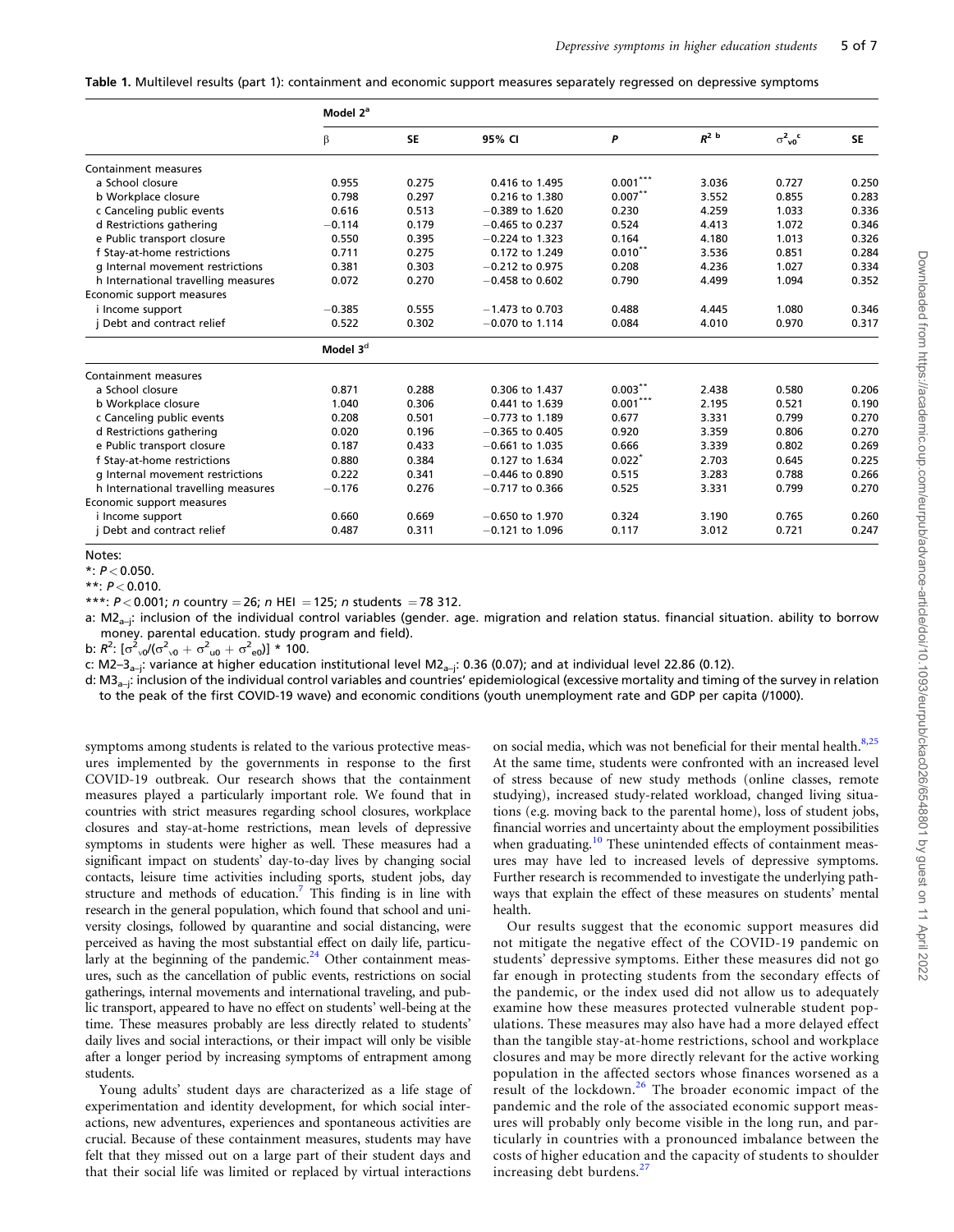<span id="page-5-0"></span>Table 2 Multilevel results (part 2): the containment and economic support index simultaneously regressed on depressive symptoms

|                                                 | Model 3 <sup>a</sup> |       |                   |       |  |  |  |
|-------------------------------------------------|----------------------|-------|-------------------|-------|--|--|--|
| <b>Country-level variables</b>                  | β                    | SE    | 95% CI            | Р     |  |  |  |
| Containment index                               | 0.410                | 0.125 | 0.165 to 0.655    | 0.001 |  |  |  |
| Economic support index                          | 0.323                | 0.233 | $-0.134$ to 0.78  | 0.166 |  |  |  |
| Excess mortality rate <sup>b</sup>              | $-2.393$             | 1.512 | $-5.357$ to 0.572 | 0.114 |  |  |  |
| Timing survey (ref. after<br>peak)              |                      |       |                   |       |  |  |  |
| Before peak                                     | $-0.216$             | 0.527 | $-1.248$ to 0.817 | 0.682 |  |  |  |
| During peak                                     | $-0.403$             | 0.489 | $-1.362$ to 0.555 | 0.409 |  |  |  |
| Youth unemployment<br>rateb                     | 0.031                | 0.020 | $-0.008$ to 0.07  | 0.117 |  |  |  |
| GDP per capita (/1000) <sup>b</sup>             | $-0.127$             | 0.186 | $-0.492$ to 0.237 | 0.494 |  |  |  |
| Variance                                        |                      |       |                   |       |  |  |  |
| Country-level $[\sigma^2_{\alpha}$ ]            | 0.373                | 0.152 |                   |       |  |  |  |
| HEI-level <sup>c</sup> $\lceil \sigma^2 \rceil$ | 0.408                | 0.08  |                   |       |  |  |  |
| Individual-level $[\sigma^2_{\text{eq}}]$       | 23.622               | 0.119 |                   |       |  |  |  |
| $R^2$ (%) <sup>d</sup>                          | 1.529                |       |                   |       |  |  |  |
| -2 Log Likelihood                               | 470119.448           |       |                   |       |  |  |  |

Notes:

 $*: P < 0.050.$ 

\*\*:  $P < 0.010$ .

\*\*\*:  $P < 0.001$ ; n country = 26; n HEI = 125; n students = 78 312. a: Inclusion of the individual control variables and countries' epi-

demiological context and macroeconomic conditions. b: Grand mean-centered.

c: Higher education institution.

d:  $[\sigma_{\nu 0}^2/(\sigma_{\nu 0}^2 + \sigma_{\nu 0}^2 + \sigma_{\nu 0}^2)] * 100$ .

While containment measures were implemented to attenuate the strength of the pandemic, these measures appear also to have an impact on student mental well-being. The severity of the pandemic itself (measured by a few proxies such as excess of mortality) seems to not be related to student mental well-being. What the effect of the pandemic's severity would be in the absence of these measures remains, of course, unclear and is beyond the scope of this paper. However, within the current context, it appears that mainly the secondary effects of the pandemic affected the lives of students. For this population which perceived the severity of the consequences of an infection for themselves as rather minor,  $^{28}$  $^{28}$  $^{28}$  these measures were probably considered as too drastic and may have caused a lot of stress among students. The lack of a direct effect of the severity of the pandemic was also established for other outcomes, such as anxiety, protective health behaviors and supportive attitudes towards containment measures. $29,30$ 

Some limitations of this work should be addressed. First, the C19 ISWS made use of a convenience sample, both in terms of the selection of students, HEIs and countries. Sample sizes were small in some countries, or data were collected within only one HEI within certain countries. As a result, the C19 ISWS could be not representative of the entire student population. In addition, selection bias cannot be excluded, as it may be likely that students who experienced stress due to the COVID-19 pandemic were more likely to respond to our invitation to participate in the study, and students with a more disadvantaged socioeconomic background or limited access to the internet are generally less likely to participate in surveys. Second, because depressive symptoms were not assessed prior to the COVID-19 pandemic, we were unable to disentangle causal paths between depressive symptoms and containment measures, nor were we able to examine the degree to which depressive symptoms changed.

To conclude, school and workplace closures and stay-at-home restrictions were positively related to students' depressive symptoms during the first wave of the COVID-19 pandemic. Not the severity of the COVID-19 pandemic, but the protective measures taken by the government helped to explain cross-national variation in students' depressive symptoms. The mitigation of these secondary

effects of the COVID-19 pandemic should, therefore, be a priority within the student population, $31$  especially in a context where the situation is unduly prolonged. Our findings highlight the importance of seeking strategies to mitigate the adverse effects of the existing containment measures on students' mental health.

### Ethics approval

Ethical approval was obtained individually in all participating HEIs, and the multi-country research design was approved by the Ethics Committee for the Social Sciences and Humanities of the University of Antwerp, Belgium (reference number: SHW\_20\_38).

### Supplementary data

[Supplementary data](https://academic.oup.com/eurpub/article-lookup/doi/10.1093/eurpub/ckac026#supplementary-data) are available at EURPUB online.

## Acknowledgements

This study was a collaborative effort and is part of the COVID-19 International Student Well-Being Study. The authors are grateful to the higher educational institutions for conducting the survey and all students who participated in the survey.

### Funding

This study is part of the project 'An examination of the impact of COVID-19 Outbreak on Well-being in Higher Education Students' funded by BOF ('Bijzonder Onderzoeks Fonds') (Grant No. 43969).

Conflicts of interest: None declared.

# Data availability

The rough data and analytical sample underlying this article are available in the public domain: [https://zenodo.org/search?page=1](https://zenodo.org/search?page=1&hx0026;size=20&hx0026;q=C19%20ISWS)& [size=20&q=C19%20ISWS](https://zenodo.org/search?page=1&hx0026;size=20&hx0026;q=C19%20ISWS).

# Key points

- Country differences in the level of depression among higher education students during the first wave of the COVID-19 pandemic can be partly ascribed to the variation in countries' responses to the pandemic.
- School closures and workplace closures as containment measures were significantly related to higher depression levels among students.
- In countries with strict stay-at-home restrictions, the average depression level among students was higher.
- None of the economic support measures was significantly related to depressive symptoms among students.
- The index of these three containment measures had a stable impact on depression, also after taking students' characteristics, as well as, countries' epidemiological context, economic conditions and support measures into account.

### References

- [1](#page-0-0) Acharya L, Jin L, Collins W. College life is stressful today emerging stressors and depressive symptoms in college students. J Am Coll Health 2018;66:655–64.
- [2](#page-0-0) Ibrahim AK, Kelly SJ, Adams CE, Glazebrook C. A systematic review of studies of depression prevalence in university students. J Psychiatr Res 2013;47:391–400.